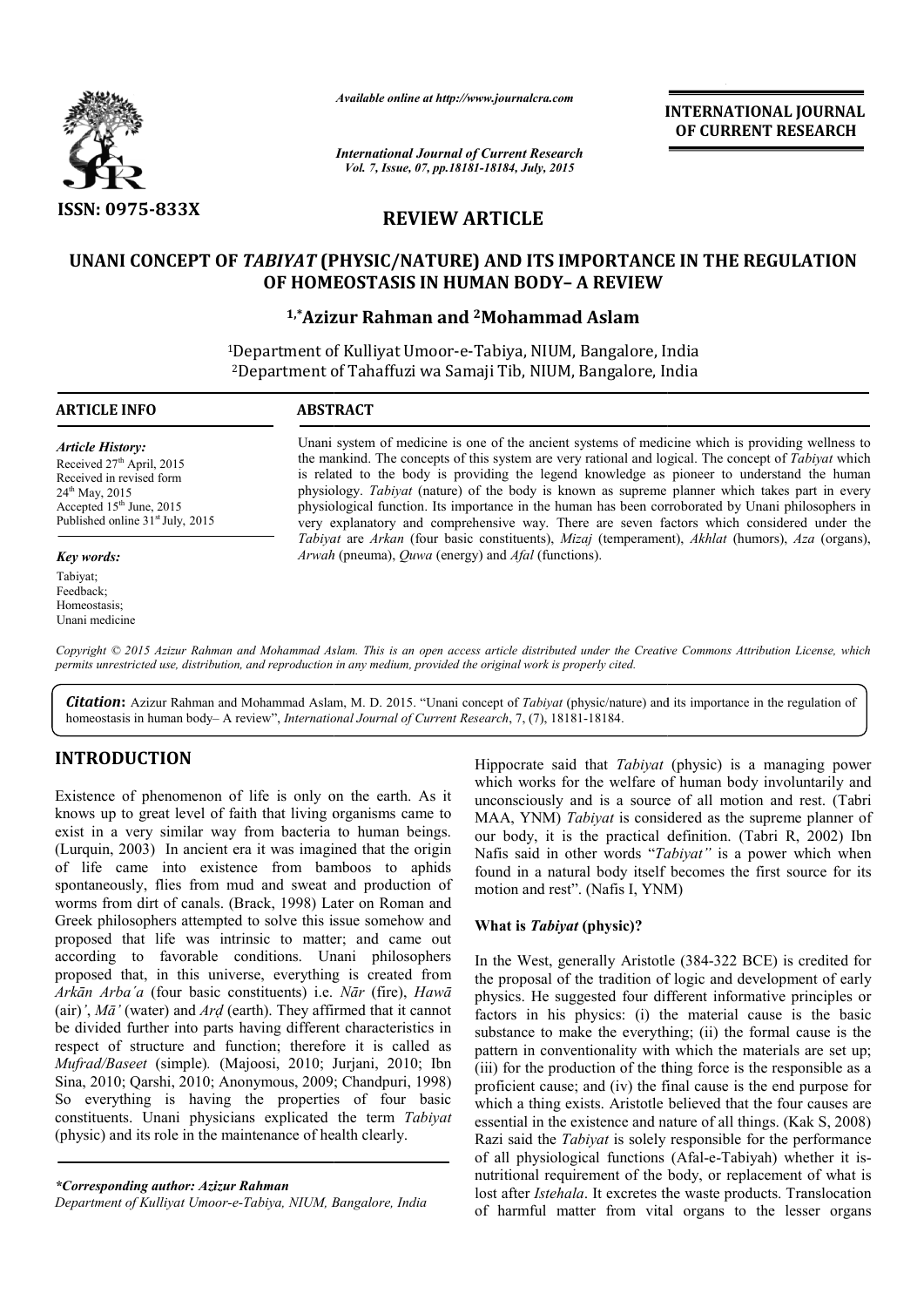or outside of the body and adjustment of temperament (Homeostasis) according to the internal environmental demand is the very important function of the *Tabyat*. It capacitates the body to resist the diseases and pathogens. In moderate condition usually *Tabiyat* does not need any help of physician to restore health (Razi, 2000). In "Al-Miat" Masihi stated that *Tabiyat* which governs the body involuntarily. *Tabiyat* is the power which takes suitable action in the body to maintain the health. In most of the cases, *Tabiyat* gradually overcomes chronic diseases, where as sometimes it becomes perplexed and powerless (Masihi, 2008). Majusi stated that, the *Tabiyat* has been provided capacity to avert (turn away) injurious matter from one organ to other and transforms them to expel out of the body (Majoosi, 2010). "Ibn-e-Sina" said in "Al-Qanoon-Fil-Tib" the *Tabiyat-e- Insaniah* (human physic) provides the capacity to resist the diseases and to make a defensive line against the *Madda -e-Marz* (Disease causing matter).

When the human body is exposed to *Madda -e-Marz* (vicious matter), *Tabiyat* takes on *Madda-e-Marz* until it overcomes the disease or becomes perplexed itself. In last stage of fighting between *Tabiyat* and *Madda-e-Marz* get intensified and domination of one on other appears (Ibn Sina, 2010). Greek physicians proposed some basic factors which are necessary for the maintenance of human physic/nature called as *Umoor-e-Tabiyah*- i.e. *Arkan* (four basic constituents)*, Mizaj* (temperament)*, Akhlat* (humors)*, Aza* (organs)*, Arwah* (pneuma)*, Quwa* (energy)*, Afal* (function/action). These *Umoor-e-Tabiyah* deals with the physic/nature of the body. These are responsible for the existence and maintenance of physiological functions of the body. So, derangement of anyone of these constituents may cause even death of an individual (Baghdadi, 2004; Chandpuri, 1998).

### *Tabiyat* (physic) in Present Era

Aristotle stated Physics is the knowledge of whatever the Greeks called 'phusis' (or 'physis'), a word which is termed as 'nature', the 'nature' of a thing, he said, is its end, for the purpose of which it subsists. More or less things are existing by nature and some from other factors. Animals, plants, and simple bodies (elements) have an internal principle of motion which includes change of quality or of size. (Russel, 1945) *Haiwanat* (animals) necessarily undergoes physical changes, and some of them increase and some decrease, and there is natural sequence of changes in the body (Peck, 1961). Physic does not conduct the final cause and it is determined by the action and movement; and called as first mover for which is the nature of the end. It deals with the subject who is having a principle of motion in themselves; (Ross WD, YNM) Democritus has doctored the theme of movement as nature of matter and therefore belonging to it all time. (Guthrie WKC, 1969) Albert Schweitzer proposed that each patient does have his own doctor inside himself and chance should be given to do work. (quotenik.com/tag/doctor/ cited on 16/06/2015) Hence, in Unani literature it is said that in the body *Tabiyat* is itself doctor and physician helps it only to cure any ailment. With above discourse one can infer here that the nature or physic of the body is responsible for each and every phenomenon in the body. *Tabiyat* takes part in the maintenance of all physiological functions with the help of *Quwa* (energy) of different faculties

like *Quwat-e-Tabiya* (physical faculty), *Quwat-e-Haiwaniya* (vital faculty) and *Quwat-e-Nafsaniya* (nervous faculty) (Shah MH, 2007).

### Role of *Tabiyat* in Transport through cell membrane and Homeostasis

Some factors which are responsible for homeostasis one of them is active transport, where, the movement of substances is against the chemical or electrical or electrochemical gradient. It requires energy from ATP. (Sembulingam *et al*., 2012; Hall, 2011) Osmosis (Greek word) is also a important factor for homeostasis, it occurs whenever there is difference in the solute concentration on either side of the membrane, (Sembulingam *et al*., 2012; Hall, 2011; Satyanarayana *et al*., 2013) or flowing of liquid from dilute to concentrated solution spontaneously, (Deb, 2002) in most of cells, osmosis is important factor for cell life, (Nelson, Cox, 2007) if concentration difference becomes negligible then osmosis stops. The homeostasis in the body includes three components sensors, transmission of the massage to control center and transmission of massage from the control center to the effectors for correction. (Sembulingam *et al*., 2012) Hence, here one can account the role of *Tabiyat*/nature which is responsible for movement and rest with the help of *Quwa* (energy/ATP) Razi said the *Tabiyat* is responsible for the nutritional requirement of the body. (Razi, 2000) Regarding this, the adequate amount of nutrition must be supplied to the cell for various functions of the cell and growth of tissues, (Sembulingam *et al*., 2012) so here *Tabiyat* takes part as a regulator for the maintenance of nutritional supply. Homeostasis is a Greek word means "staying the same".

(msichicago.org/fileadmin/Education/learninglabs/lab\_downloa ds/Homeostasis.pdf, cited on 04/06/2015) It maintains the internal environment of body. There are automatic control systems in the body which uphold the certain state of temperature and water levels, which are essential for proper functioning of the cell. (kscience.co.uk/resources/ks4/ 21cscience/b4/specification.pdf, cited on 04/06/2015) Homeostasis concerns to the ability of body to adjust the physiology as internal environment in response to variations in the outer environment and the atmospheric condition. Some organs like liver, kidneys, brain and endocrine system help to maintain homeostasis, (saylor.org/site/wp-content/uploads/ 2010/11/Wiki-Human-homeostasis.pdf, cited on 04/06/2015; assets.cambridge.org/97805218/45182/excerpt/9780521845182 excerpt.pdf, cited on 04/06/2015) therefore, legend Unani philosopher Masihi stated that *Tabiyat* is the power, which takes suitable action in the body to maintain the health, (Masihi, 2008) like acid base balance is the essential phenomenon for the homeostasis in the body. Acids are produced in the body continuously and it is balanced by the production of bases. Regulation of total body iron is held almost equally under normal physiological conditions. (Sembulingam *et al*., 2012) Kidneys maintain constant ion concentration, and nutrition is provided by the gastrointestinal system. (Hall, 2011) Razi explicated the important function of *Tabiyat*/nature is the excretion of waste products from the body. (Razi, 2000) *Tabiyat* maintains the homeostasis by the help of excretion process through kidneys for instances excretion of urea, uric acid, creatinine, bilirubin and other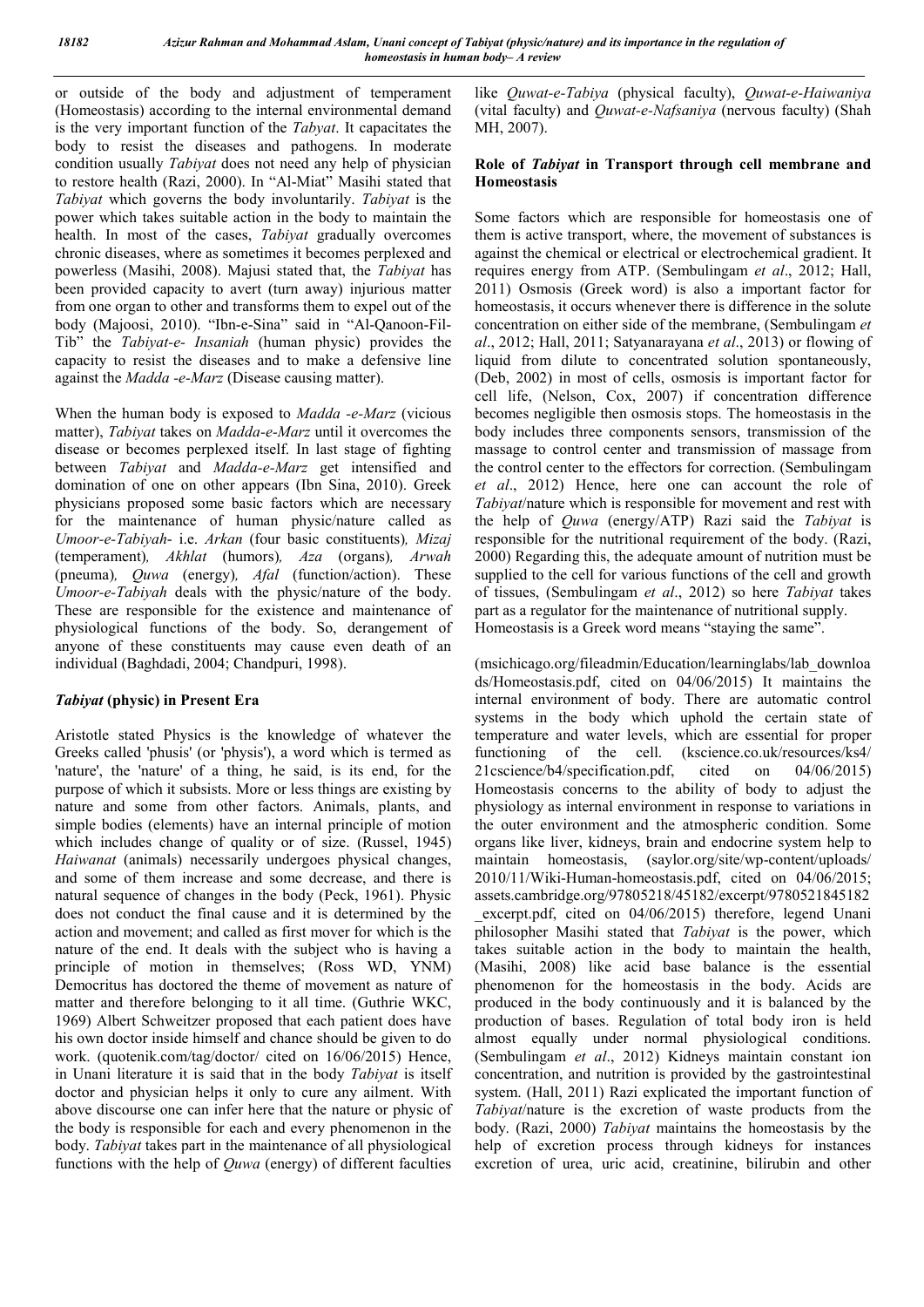chemical products like toxins, drugs, heavy metals and pesticides etc. (Sembulingam *et al*., 2012) Instead of these, kidney maintains the acid base balance (saylor.org/site/wpcontent/uploads/2010/11/Wiki-Human-homeostasis.pdf, cited on 04/06/2015; Murray *et al*, 2006; Satyanarayana *et al*., 2013) as well as electrolyte and water balance. (Sembulingam *et al*., 2012) Kidneys eliminate approximately 50-150 mEq of the inorganic acids. (Deb, 2002) Likewise *Tabiyat* also plays key role in the excretion of waste product of gastrointestinal tract. Large intestine excretes out the heavy metals through feces. (Sembulingam *et al*., 2012) Greek philosophers explained that the *Tabiyat* removes the waste from the body with the help of *Quwat-e-Dafiya* (evacuative faculty). Another important mechanism of *Tabiyat* (nature) in the body is the adaptation of great climatic diversity, including hot wet and hot dry. To deal with these climates, humans have acquired physiological and cultural manners of adjustment. (saylor.org/site/wp-content/ uploads/2010/11/Wiki-Human-homeostasis.pdf, cited on 04/06/2015) One can infer here that this adaptation is due to *Tabiyat* of that particular person. Likewise, if there is too much carbon dioxide in the blood, it causes the blood to become acidic and therefore to overcome this condition, there is more frequent and deeper respiration (hyperventilation). (saylor.org/ site/wp-content/uploads/2010/11/Wiki-Human-homeostasis. pdf, cited on 04/06/2015; Satyanarayana *et al*., 2013; Nelson *et al*., 2007; Hall, 2011) to maintain the internal environment.

#### Feedback Mechanisms

Legend philosopher and physician 'Rabban Tabri' author of book "Paradise of Wisdom", explained the *Tabiyat* in term of supreme planner of the body to manage everything. (Tabri, 2002) So it involves the feedback mechanisms too. Feedback is a phenomenon in which resubmission of some amount of output signal of a system to the input, takes place. (Sembulingam *et al*., 2012) Importance of feedback mechanism is to recover the baseline. It preserves the cell organelles and sources of energy (ATP). (outreach.mcb.harvard.edu/teachers/ summer09/karyncoulon/homeostasis.pdf, cited on 04/06/2015) Negative feedback mechanism controls the system of the body mostly. (Hall, 2011) In negative feedback circuit, when the brain gets impulses about an alteration or deviation in the inner conditions of the body, it transmitted signals by nerves. These signals immediate the alterations in the functions that rectify the differences and bring the conditions back towards the normal range. (Khaled *et al*., 2011; Taniguchi *et al*., 2007) *Tabiyat* maintains overall feedback functions of the body. One more very important mechanism of negative feedback is thermoregulation. During rising of body temperature or falling; skin receptors and the hypothalamus sense an alteration occurs, activates a command of brain. Hence, a consequence of this command causes the correct response and decreases the body temperature. (saylor.org/site/wp-content/uploads/2010/11/ Homeostasis-Overview.pdf, cited on 04/06/2015) It is also under consideration of *Afal Tabiyat* (body physiology) to regulate the *Badani Harart* (body temperature) said by Unani scholars. Secondly, Blood pressure regulation is the best example of a negative feedback mechanism. (Khaled *et al*., 2011; Kubota *et al*., 2009) In arterial blood pressure regulation, a high pressure induces serial reactions that cause a lowered pressure, and in low pressure condition, it causes reactions that elevate pressure. In both conditions there is negative feedback effect. (Hall, 2011) Positive feedback is a response to exaggerate the alteration in the variable. It does not have effect in homeostasis due to its destabilizing characteristic, thus, in physiological systems it is less common feedback mechanism, but it has its own importance for instances, in nervous system, a threshold electric potential makes more action potential, and blood clotting and childbirth are other types of this feedback. (saylor.org/site/wp-content/uploads/2010/11/Homeostasis-Overview.pdf, cited on 04/06/2015) Increased blood flow towards the injured area causes increased temperature, redness, swelling and pain these all are the characteristics of inflammation. This increased flow of blood enhances the deliverance of the white blood cells and cleansing of debris of injured and dead cells takes place. Additionally more availability of oxygen and nutrition to cells at the site of damage comes into existence and alleviates the remotion of waste products and poisonous substance. (Khaled *et al*., 2011; Timothy, 2007) In Unani system of medicine *Waram* (inflammation) is the phenomenon of *Tabiyat* to protect the extension of infection.

One of the most important positive feedback mechanisms is the mechanism of ejection of milk and parturition. (Sembulingam *et al*., 2012) At the time of delivery; the stretched cervix produces sensory impulses goes towards the hypothalamus, in hypothalamus, due to this, there is stimulation of posterior pituitary to secrete oxytocin. Oxytocin develops more powerful contractions in uterus that is why fetus is moved down more forcefully towards the cervix, and it induces more secretion of oxytocin and positive feedback cycle continues. (Khaled *et al*., 2011; Chibbar *et al*., 1993; Hall, 2011) Here, Unani concept of *Quwat-e-Dafiya* (eliminating faculty) can be accounted because this is mentioned in Unani classical text that this faculty is responsible for such type of mechanism.

#### Conclusion

Here one can easily conclude the above discussion about concept of *Tabiyat* (physic) owing to its importance and role in maintenance of human physiology. The feedback mechanisms can also be described by this concept of Unani medicine. In present scientific era, the scholars can be benefitted by great, rational and logical statements of ancient Greek philosophers to achieve the aim. So, this review paper may be helpful for further research to develop the scientific knowledge in the concerned field.

#### Acknowledgement

We are very thankful to co-author and library staff.

### REFERENCES

- Anonymous. 2009. Qanun Asri, CCRUM, New Delhi.
- Brack, A. 1998. The Molecular Origins of Life, Cambridge University Press, London.
- Baghdadi, AIAIH. 2004. Kitabul Mukhtarat Fit Tib, 1st ed, CCRUM, New Delhi.
- Chandpuri, K. 1998. Mojizil Qanoon, Qaumi Council Barai Farogh Urdu Zuban Publication, New Delhi.